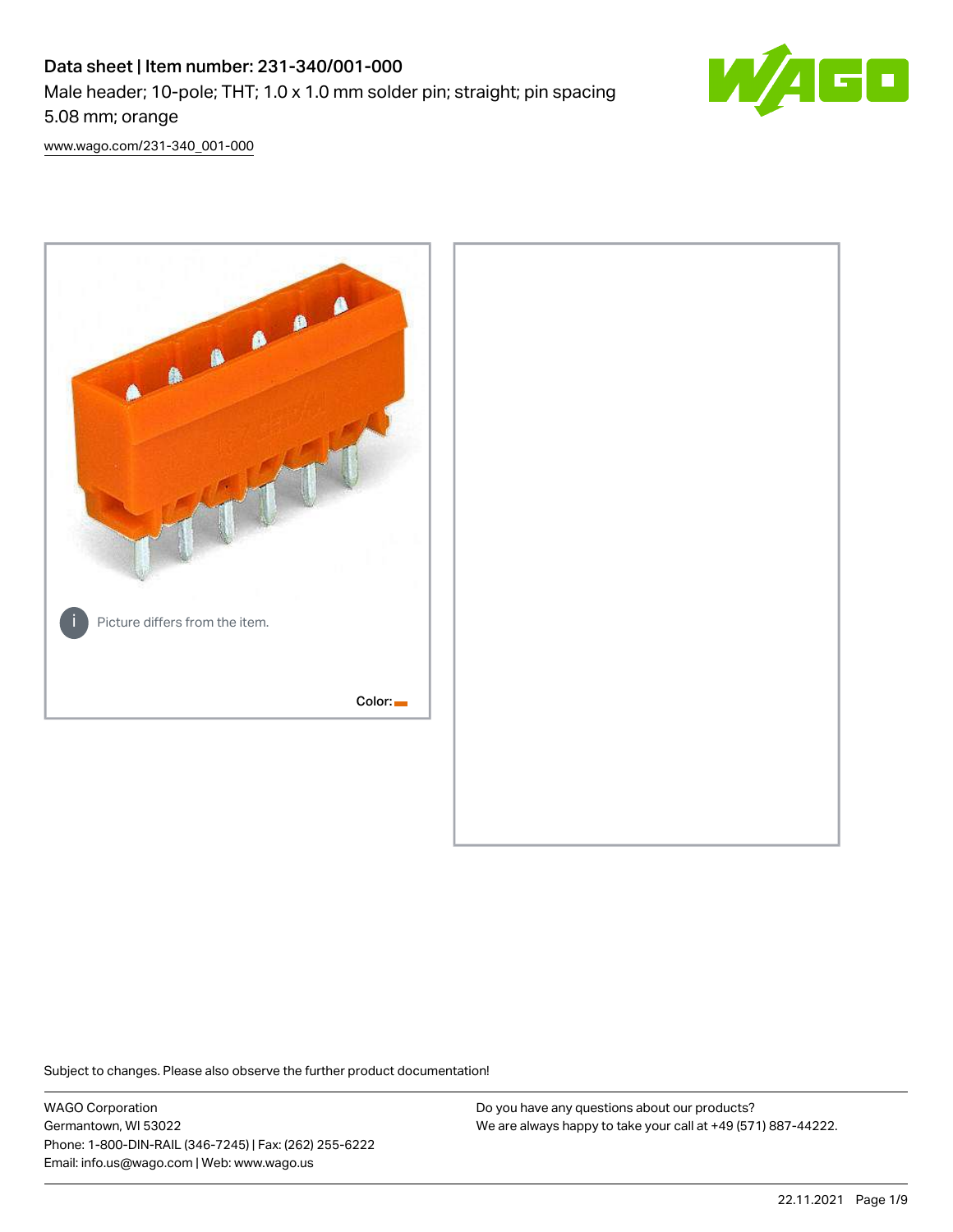

Dimensions in mm

 $L =$  (pole no.  $-1$ ) x pin spacing  $+8.2$  mm

### Item description

- **Horizontal or vertical PCB mounting via straight or angled solder pins**
- **Pin cross-section: 1 x 1 mm**
- $\blacksquare$ With coding fingers

## Data Notes

Safety information 1 The MCS – MULTI CONNECTION SYSTEM includes connectors

Subject to changes. Please also observe the further product documentation!  $\nu$ 

WAGO Corporation Germantown, WI 53022 Phone: 1-800-DIN-RAIL (346-7245) | Fax: (262) 255-6222 Email: info.us@wago.com | Web: www.wago.us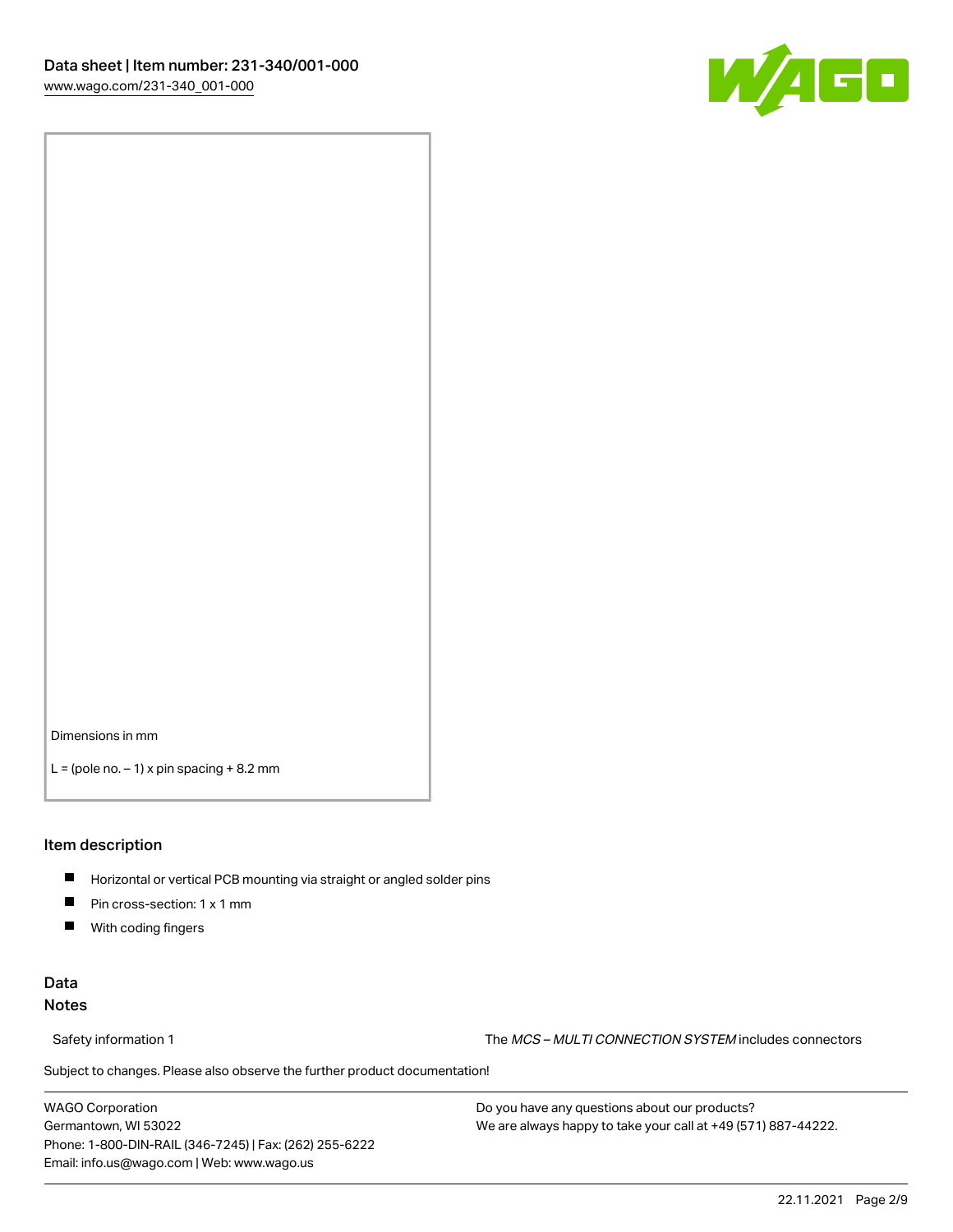

without breaking capacity in accordance with DIN EN 61984. When

|           | used as intended, these connectors must not be connected<br>/disconnected when live or under load. The circuit design should<br>ensure header pins, which can be touched, are not live when<br>unmated.                                                             |
|-----------|---------------------------------------------------------------------------------------------------------------------------------------------------------------------------------------------------------------------------------------------------------------------|
| Variants: | Other pole numbers<br>3.8 mm pin projection for male headers with straight solder pins<br>Gold-plated or partially gold-plated contact surfaces<br>Other versions (or variants) can be requested from WAGO Sales or<br>configured at https://configurator.wago.com/ |

# Electrical data

## IEC Approvals

| Ratings per                 | IEC/EN 60664-1                                                        |
|-----------------------------|-----------------------------------------------------------------------|
| Rated voltage (III / 3)     | 320 V                                                                 |
| Rated surge voltage (III/3) | 4 <sub>k</sub> V                                                      |
| Rated voltage (III/2)       | 320 V                                                                 |
| Rated surge voltage (III/2) | 4 <sub>k</sub> V                                                      |
| Nominal voltage (II/2)      | 630 V                                                                 |
| Rated surge voltage (II/2)  | 4 <sub>k</sub> V                                                      |
| Rated current               | 12A                                                                   |
| Legend (ratings)            | $(III / 2)$ $\triangle$ Overvoltage category III / Pollution degree 2 |

## UL Approvals

| Approvals per                  | UL 1059 |
|--------------------------------|---------|
| Rated voltage UL (Use Group B) | 300 V   |
| Rated current UL (Use Group B) | 10 A    |
| Rated voltage UL (Use Group D) | 300 V   |
| Rated current UL (Use Group D) | 10 A    |

# Ratings per UL

| Rated voltage UL 1977 | 600 V |
|-----------------------|-------|
| Rated current UL 1977 |       |

# CSA Approvals

| Approvals per                   | $\sim$ |
|---------------------------------|--------|
| Rated voltage CSA (Use Group B) | 300 V  |

Subject to changes. Please also observe the further product documentation!

| <b>WAGO Corporation</b>                                | Do you have any questions about our products?                 |
|--------------------------------------------------------|---------------------------------------------------------------|
| Germantown, WI 53022                                   | We are always happy to take your call at +49 (571) 887-44222. |
| Phone: 1-800-DIN-RAIL (346-7245)   Fax: (262) 255-6222 |                                                               |
| Email: info.us@wago.com   Web: www.wago.us             |                                                               |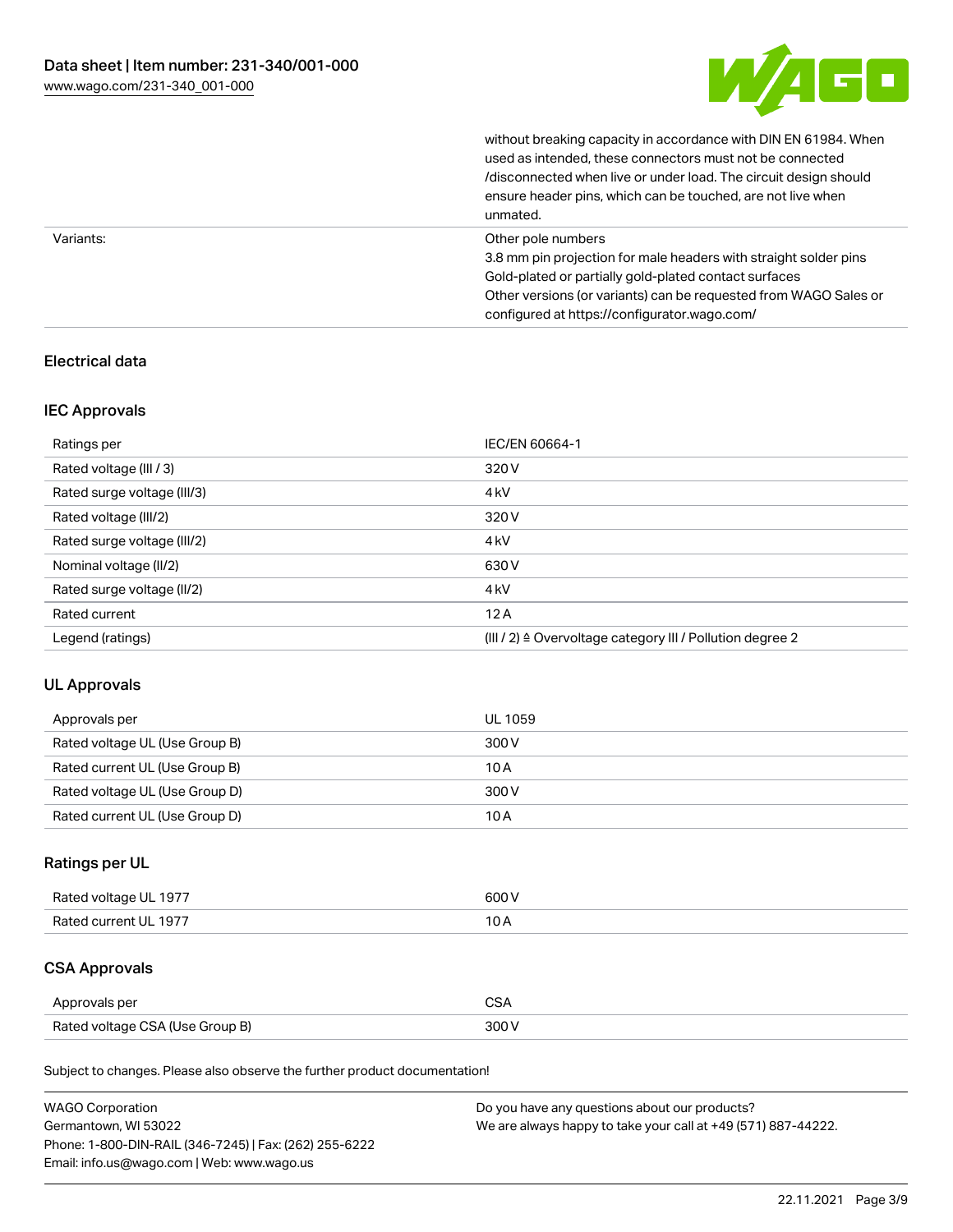[www.wago.com/231-340\\_001-000](http://www.wago.com/231-340_001-000)



| Rated current CSA (Use Group B) | 10 A  |
|---------------------------------|-------|
| Rated voltage CSA (Use Group D) | 300 V |
| Rated current CSA (Use Group D) | 10 A  |

## Connection data

| Total number of potentials | 10 |
|----------------------------|----|
| Number of connection types |    |
| Number of levels           |    |

## Connection 1

| Number of poles |  |
|-----------------|--|
|                 |  |

## Physical data

| Pin spacing                          | 5.08 mm / 0.2 inch    |
|--------------------------------------|-----------------------|
| Width                                | 53.92 mm / 2.123 inch |
| Height                               | 17 mm / 0.669 inch    |
| Height from the surface              | 12 mm / 0.472 inch    |
| Depth                                | 8.4 mm / 0.331 inch   |
| Solder pin length                    | $5 \,\mathrm{mm}$     |
| Solder pin dimensions                | $1 \times 1$ mm       |
| Drilled hole diameter with tolerance | $1.4$ $(+0.1)$ mm     |

## Plug-in connection

| Contact type (pluggable connector) | Male connector/plug |
|------------------------------------|---------------------|
| Connector (connection type)        | for PCB             |
| Mismating protection               | No                  |
| Mating direction to the PCB        | 90°                 |
| Locking of plug-in connection      | Without             |

# PCB contact

| PCB Contact                         | THT                                      |
|-------------------------------------|------------------------------------------|
| Solder pin arrangement              | over the entire male connector (in-line) |
| Number of solder pins per potential |                                          |

Subject to changes. Please also observe the further product documentation!

WAGO Corporation Germantown, WI 53022 Phone: 1-800-DIN-RAIL (346-7245) | Fax: (262) 255-6222 Email: info.us@wago.com | Web: www.wago.us Do you have any questions about our products?

We are always happy to take your call at +49 (571) 887-44222.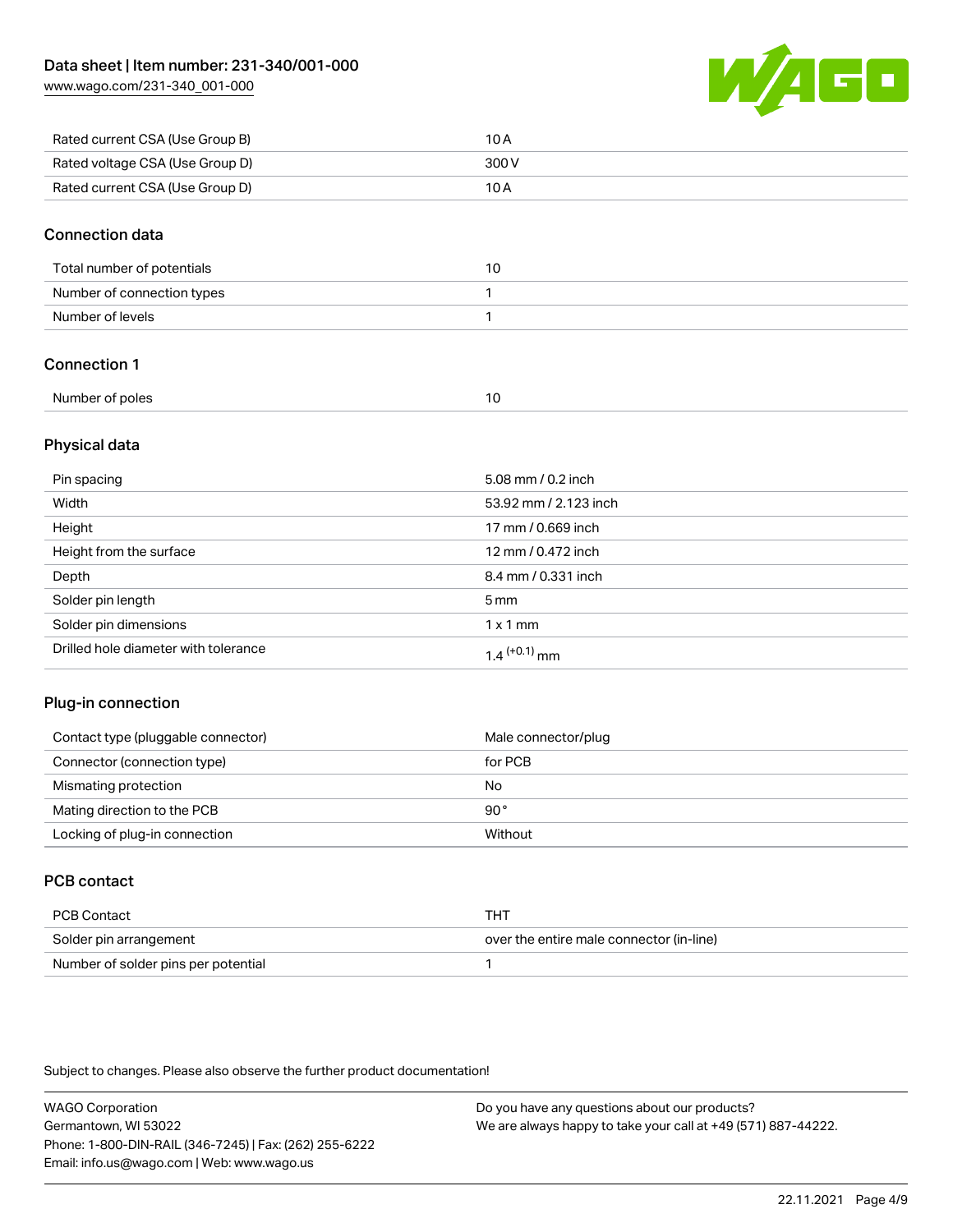

## Material data

| Color                       | orange                                |
|-----------------------------|---------------------------------------|
| Material group              |                                       |
| Insulation material         | Polyamide (PA66)                      |
| Flammability class per UL94 | V <sub>0</sub>                        |
| Contact material            | Electrolytic copper $(E_{\text{Cl}})$ |
| Contact plating             | tin-plated                            |
| Fire load                   | $0.059$ MJ                            |
| Weight                      | 3.2g                                  |
|                             |                                       |

## Environmental requirements

| Limit temperature range | $+100 °C$<br>-60 |
|-------------------------|------------------|
|-------------------------|------------------|

# Commercial data

| Product Group         | 3 (Multi Conn. System) |
|-----------------------|------------------------|
| PU (SPU)              | 100 Stück              |
| Packaging type        | box                    |
| Country of origin     | PL                     |
| <b>GTIN</b>           | 4044918865531          |
| Customs tariff number | 8536694040             |

#### Approvals / Certificates

#### Country specific Approvals

| Logo | Approval                                            | <b>Additional Approval Text</b> | Certificate<br>name |
|------|-----------------------------------------------------|---------------------------------|---------------------|
|      | <b>CB</b><br>DEKRA Certification B.V.               | IEC 61984                       | NL-39756            |
|      | <b>CSA</b><br>DEKRA Certification B.V.              | C <sub>22.2</sub>               | 1466354             |
| EMA  | <b>KEMA/KEUR</b><br><b>DEKRA Certification B.V.</b> | EN 61984                        | 2190761.01          |

#### Ship Approvals

Subject to changes. Please also observe the further product documentation!

| <b>WAGO Corporation</b>                                | Do you have any questions about our products?                 |
|--------------------------------------------------------|---------------------------------------------------------------|
| Germantown, WI 53022                                   | We are always happy to take your call at +49 (571) 887-44222. |
| Phone: 1-800-DIN-RAIL (346-7245)   Fax: (262) 255-6222 |                                                               |
| Email: info.us@wago.com   Web: www.wago.us             |                                                               |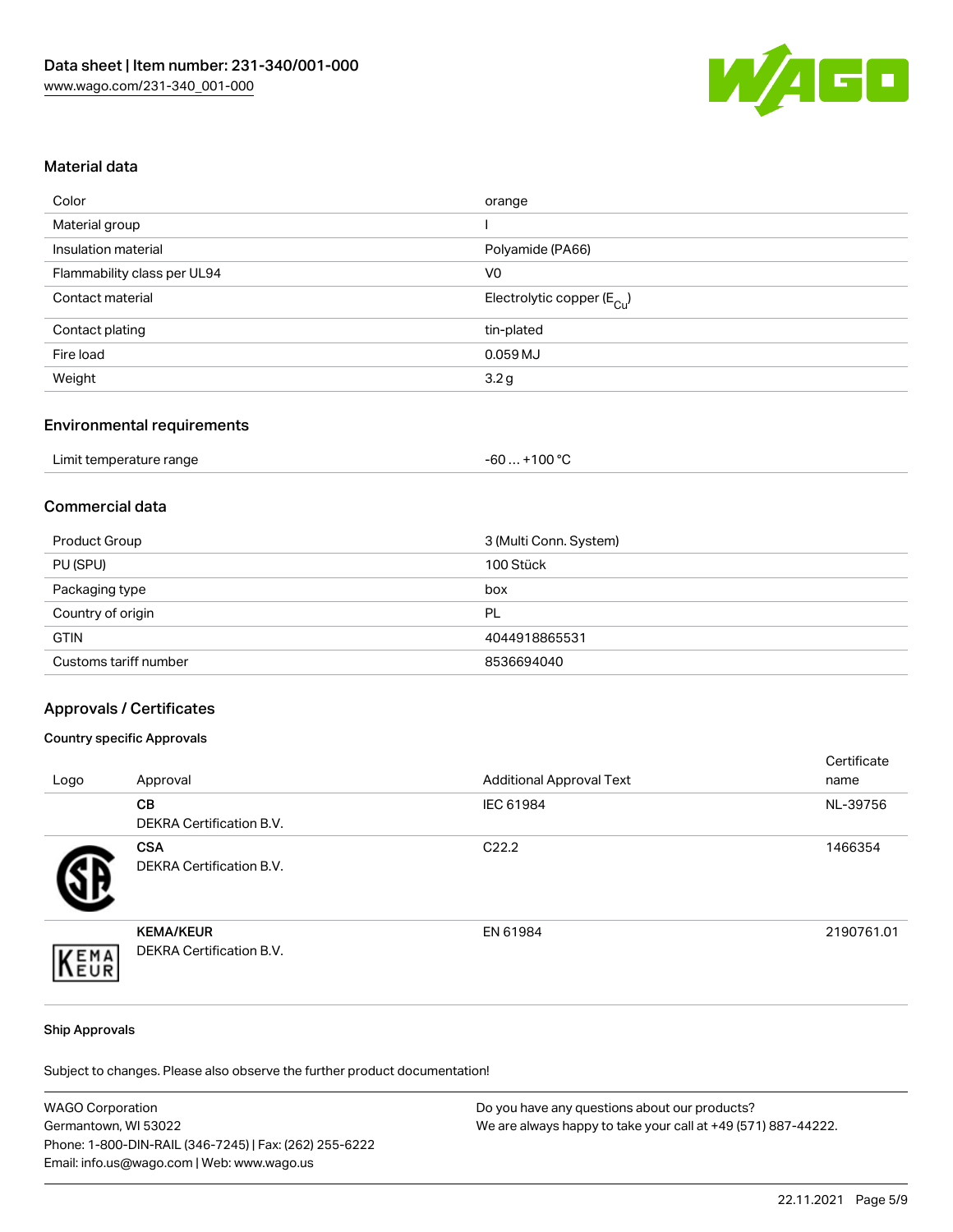[www.wago.com/231-340\\_001-000](http://www.wago.com/231-340_001-000)



| Logo     | Approval                                  | <b>Additional Approval Text</b> | Certificate<br>name               |
|----------|-------------------------------------------|---------------------------------|-----------------------------------|
| ABS<br>ς | <b>ABS</b><br>American Bureau of Shipping | $\overline{\phantom{0}}$        | $19-$<br>HG1869876-<br><b>PDA</b> |

#### UL-Approvals

| Logo | Approval                                    | <b>Additional Approval Text</b> | Certificate<br>name |
|------|---------------------------------------------|---------------------------------|---------------------|
| Ы    | UL<br>UL International Germany GmbH         | <b>UL 1977</b>                  | E45171              |
|      | <b>UR</b><br>Underwriters Laboratories Inc. | <b>UL 1059</b>                  | E45172              |

# **Counterpart**

| Item no.231-310/026-000<br>1-conductor female connector; CAGE CLAMP®; 2.5 mm <sup>2</sup> ; Pin spacing 5.08 mm; 10-pole; 2,50 mm <sup>2</sup> ;<br>orange                                                  | www.wago.com/231-310<br>/026-000      |
|-------------------------------------------------------------------------------------------------------------------------------------------------------------------------------------------------------------|---------------------------------------|
| Item no.231-2310/026-000<br>2-conductor female connector; Push-in CAGE CLAMP <sup>®</sup> ; 2.5 mm <sup>2</sup> ; Pin spacing 5.08 mm; 10-pole; with<br>integrated end plate; 2,50 mm <sup>2</sup> ; orange | www.wago.com/231-2310<br>/026-000     |
| Item no.231-2310/037-000<br>2-conductor female connector; Push-in CAGE CLAMP <sup>®</sup> ; 2.5 mm <sup>2</sup> ; Pin spacing 5.08 mm; 10-pole; Lateral<br>locking levers; 2,50 mm <sup>2</sup> ; orange    | www.wago.com/231-2310<br>/037-000     |
| Item no.2231-310/026-000<br>Female plug; 10-pole; push-button; 12 AWG max; pin spacing 5.08 mm; 1-conductor per pole; orange                                                                                | www.wago.com/2231-310<br>$/026 - 000$ |
| Item no.2231-310/031-000<br>Female plug; 10-pole; push-button; mounting flange; 12 AWG max; pin spacing 5.08 mm; 1-conductor per<br>pole; orange                                                            | www.wago.com/2231-310<br>$/031 - 000$ |
| Item no.2231-310/037-000<br>Female plug; 10-pole; push-button; locking lever; 12 AWG max; pin spacing 5.08 mm; 1-conductor per<br>pole; orange                                                              | www.wago.com/2231-310<br>/037-000     |
| Item no.2231-310/102-000<br>Female plug; 10-pole; push-button; with integrated end plate; 12 AWG max; pin spacing 5.08 mm; 1-<br>conductor per pole; orange                                                 | www.wago.com/2231-310<br>$/102 - 000$ |

#### Item no.231-310/027-000

Subject to changes. Please also observe the further product documentation!

WAGO Corporation Germantown, WI 53022 Phone: 1-800-DIN-RAIL (346-7245) | Fax: (262) 255-6222 Email: info.us@wago.com | Web: www.wago.us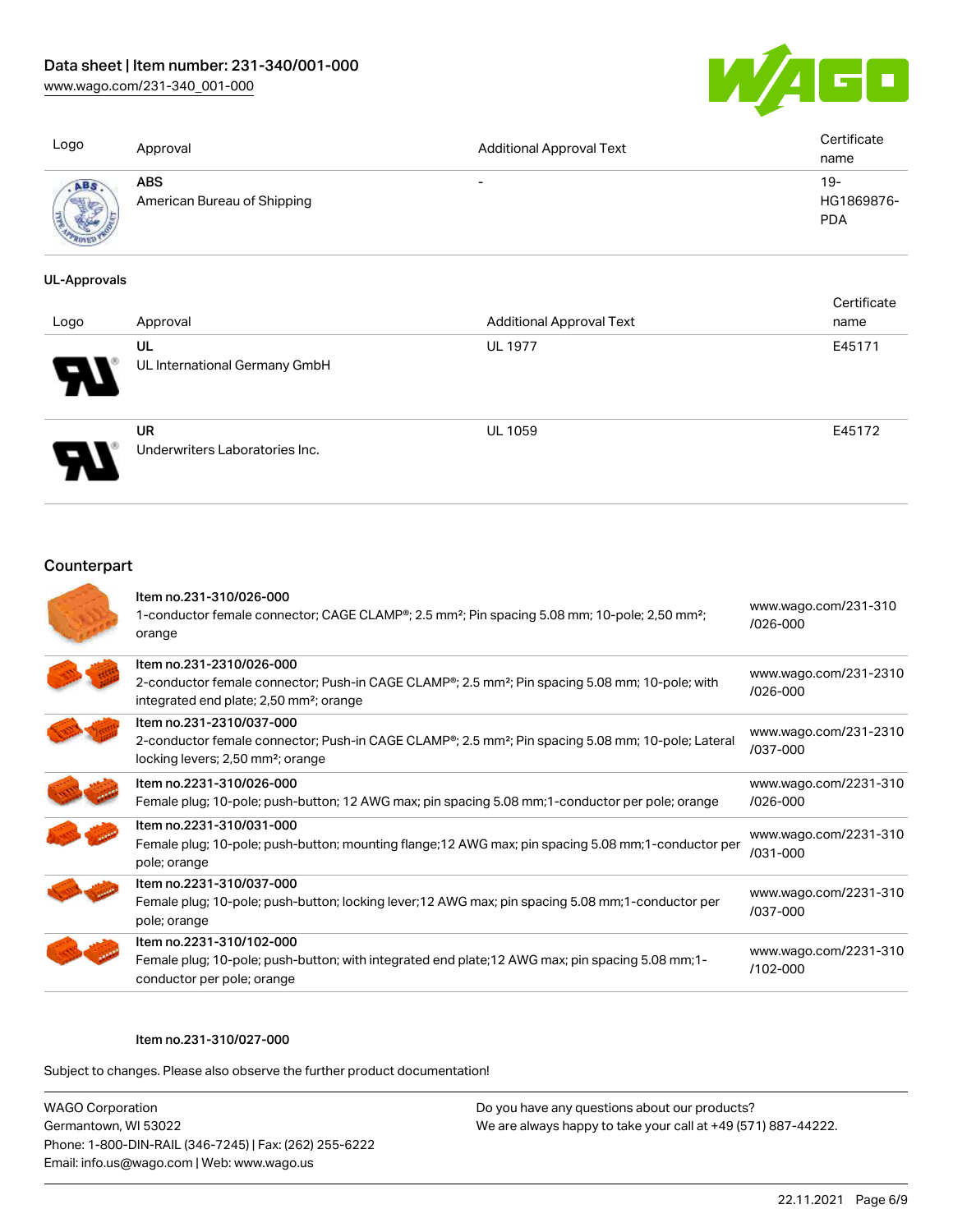# Data sheet | Item number: 231-340/001-000

[www.wago.com/231-340\\_001-000](http://www.wago.com/231-340_001-000)





1-conductor female connector; CAGE CLAMP®; 2.5 mm²; Pin spacing 5.08 mm; 10-pole; clamping collar; [www.wago.com/231-310](https://www.wago.com/231-310/027-000) 2,50 mm²; orange [/027-000](https://www.wago.com/231-310/027-000)

| Item no.231-310/031-000<br>1-conductor female connector; CAGE CLAMP <sup>®</sup> ; 2.5 mm <sup>2</sup> ; Pin spacing 5.08 mm; 10-pole; clamping collar;<br>$2,50$ mm <sup>2</sup> ; orange         | www.wago.com/231-310<br>/031-000 |
|----------------------------------------------------------------------------------------------------------------------------------------------------------------------------------------------------|----------------------------------|
| Item no.231-310/037-000<br>1-conductor female connector; CAGE CLAMP <sup>®</sup> ; 2.5 mm <sup>2</sup> ; Pin spacing 5.08 mm; 10-pole; Lateral locking<br>levers; 2,50 mm <sup>2</sup> ; orange    | www.wago.com/231-310<br>/037-000 |
| Item no.231-310/102-000<br>1-conductor female connector; CAGE CLAMP <sup>®</sup> ; 2.5 mm <sup>2</sup> ; Pin spacing 5.08 mm; 10-pole; with integrated<br>end plate; 2,50 mm <sup>2</sup> ; orange | www.wago.com/231-310<br>/102-000 |
| Item no.232-310/026-000<br>1-conductor female connector, angled; CAGE CLAMP <sup>®</sup> ; 2.5 mm <sup>2</sup> ; Pin spacing 5.08 mm; 10-pole; 2,50<br>mm <sup>2</sup> ; orange                    | www.wago.com/232-310<br>/026-000 |
| Item no.232-410/026-000<br>1-conductor female connector, angled; CAGE CLAMP <sup>®</sup> ; 2.5 mm <sup>2</sup> ; Pin spacing 5.08 mm; 10-pole; 2,50<br>mm <sup>2</sup> ; orange                    | www.wago.com/232-410<br>/026-000 |

# Optional accessories

#### Coding

|        | Item no.: 231-500                           | www.wago.com/231-500 |
|--------|---------------------------------------------|----------------------|
| Coding | Spacer; for formation of groups; light gray |                      |
|        | Item no.: 231-129                           |                      |
|        | Coding key; snap-on type; light gray        | www.wago.com/231-129 |

#### Downloads Documentation

| <b>Additional Information</b> |            |        |          |
|-------------------------------|------------|--------|----------|
| Technical explanations        | 2019 Apr 3 | pdf    | Download |
|                               |            | 2.0 MB |          |

# CAD files

# CAD data

Subject to changes. Please also observe the further product documentation! 2D/3D Models 231-340/001-000

| WAGO Corporation                                       | D |
|--------------------------------------------------------|---|
| Germantown, WI 53022                                   | N |
| Phone: 1-800-DIN-RAIL (346-7245)   Fax: (262) 255-6222 |   |
| Email: info.us@wago.com   Web: www.wago.us             |   |
|                                                        |   |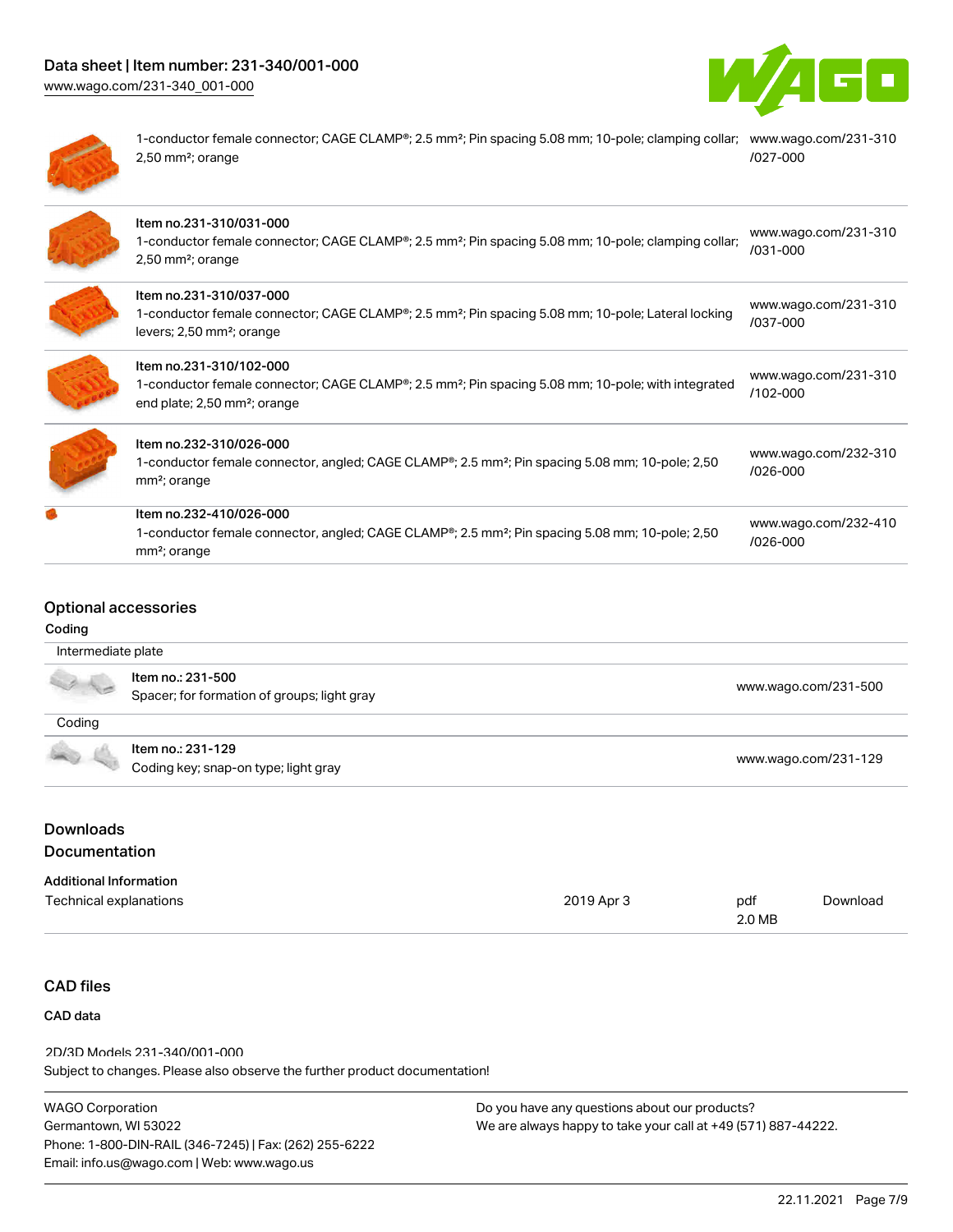

|                                   |                                                                                                                                                                                                                | <b>URL</b> | Download |
|-----------------------------------|----------------------------------------------------------------------------------------------------------------------------------------------------------------------------------------------------------------|------------|----------|
| <b>CAE</b> data                   |                                                                                                                                                                                                                |            |          |
|                                   | EPLAN Data Portal 231-340/001-000                                                                                                                                                                              | URL        | Download |
|                                   | ZUKEN Portal 231-340/001-000                                                                                                                                                                                   | URL        | Download |
| EPLAN Data Portal 231-340/001-000 |                                                                                                                                                                                                                | <b>URL</b> | Download |
|                                   | <b>PCB Design</b>                                                                                                                                                                                              |            |          |
|                                   | Symbol and Footprint 231-340/001-000<br>CAx data for your PCB design, consisting of "schematic symbols and PCB footprints",<br>allow easy integration of the WAGO component into your development environment. | URL        | Download |
|                                   | Supported formats:                                                                                                                                                                                             |            |          |
| ш                                 | Accel EDA 14 & 15                                                                                                                                                                                              |            |          |
| Ш                                 | Altium 6 to current version                                                                                                                                                                                    |            |          |
| Ш                                 | Cadence Allegro                                                                                                                                                                                                |            |          |
| П                                 | DesignSpark                                                                                                                                                                                                    |            |          |
|                                   | Eagle Libraries                                                                                                                                                                                                |            |          |
| ш                                 | KiCad                                                                                                                                                                                                          |            |          |
| П                                 | Mentor Graphics BoardStation                                                                                                                                                                                   |            |          |
| ш                                 | Mentor Graphics Design Architect                                                                                                                                                                               |            |          |
| ш                                 | Mentor Graphics Design Expedition 99 and 2000                                                                                                                                                                  |            |          |
| П                                 | OrCAD 9.X PCB and Capture                                                                                                                                                                                      |            |          |
|                                   | PADS PowerPCB 3, 3.5, 4.X, and 5.X                                                                                                                                                                             |            |          |
| ш                                 | PADS PowerPCB and PowerLogic 3.0                                                                                                                                                                               |            |          |
| ш                                 | PCAD 2000, 2001, 2002, 2004, and 2006                                                                                                                                                                          |            |          |
| ш                                 | Pulsonix 8.5 or newer                                                                                                                                                                                          |            |          |
|                                   | <b>STL</b>                                                                                                                                                                                                     |            |          |
|                                   | 3D STEP                                                                                                                                                                                                        |            |          |
|                                   | TARGET 3001!                                                                                                                                                                                                   |            |          |
|                                   | View Logic ViewDraw                                                                                                                                                                                            |            |          |
|                                   | Quadcept                                                                                                                                                                                                       |            |          |
|                                   | Zuken CadStar 3 and 4                                                                                                                                                                                          |            |          |
| ш                                 | Zuken CR-5000 and CR-8000                                                                                                                                                                                      |            |          |
|                                   | PCB Component Libraries (EDA), PCB CAD Library Ultra Librarian                                                                                                                                                 |            |          |

WAGO Corporation Germantown, WI 53022 Phone: 1-800-DIN-RAIL (346-7245) | Fax: (262) 255-6222 Email: info.us@wago.com | Web: www.wago.us